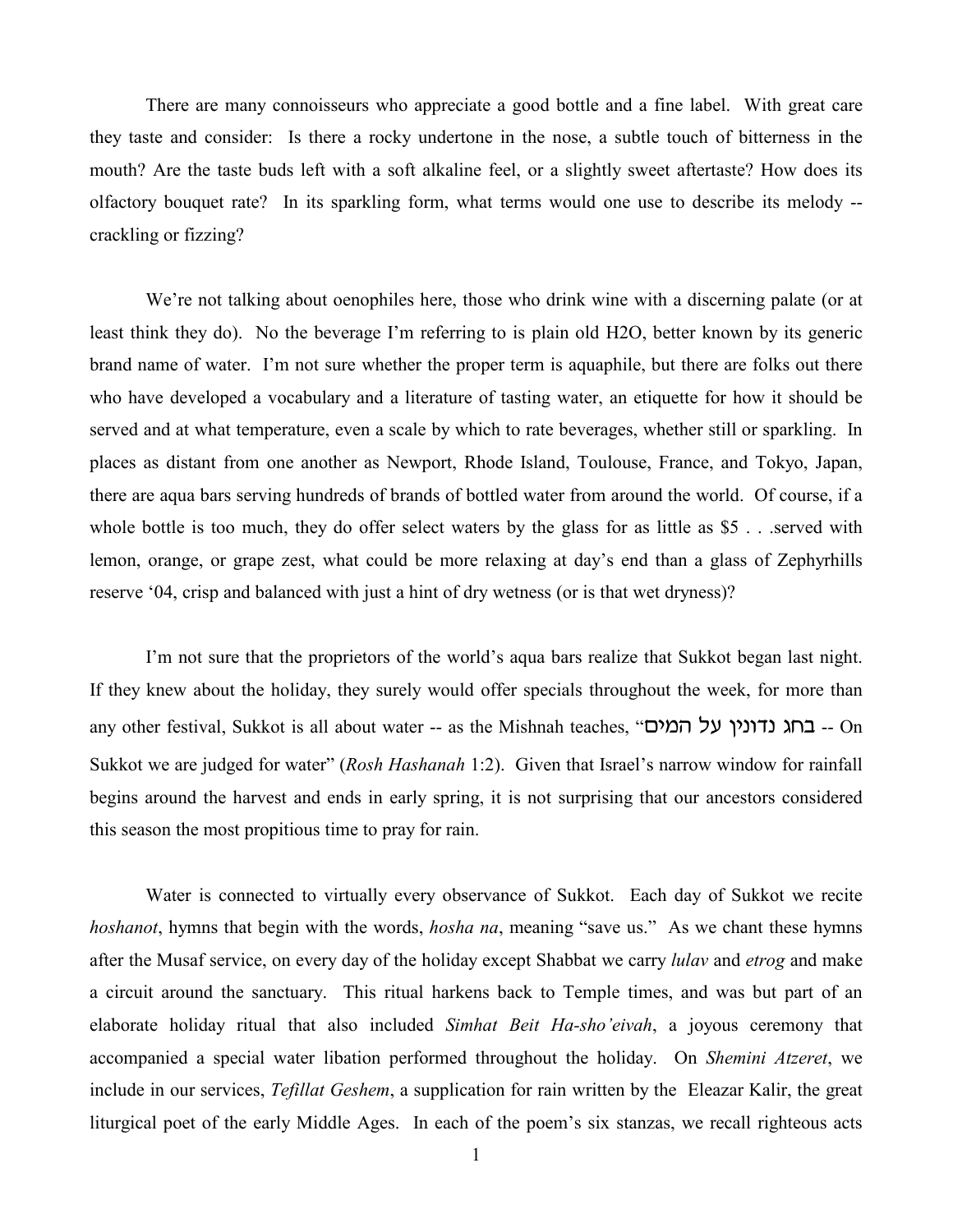relating to water performed by Abraham, Isaac, Jacob, Moses, Aaron and the twelve tribes - punctuated with the plea -- אל תמנע מים -- "Please do not withhold water!"

The four species of the holiday -- like all flora -- are dependent upon water. The *lulav*, taken from the fronds of the date palm, grow naturally in oases, islands of irrigation in the larger desert. The Torah refers specifically to the *aravot* as ערבי נחל, willows of the brook, which are found in abundance along the banks of the Jordan River.

But perhaps the most puzzling connection between water and the festival centers around the Sukkah itself. For obvious reasons, rain is an enemy of celebrating the holiday in the *Sukkah*. Jewish Law releases us from eating in the Sukkah in the event of a downpour; even on the first night of the festival, when there is a special obligation to eat in the Sukkah, we may limit ourselves to *Kiddush* and *Motzi* outside, and then enjoy the rest of our meal indoors. Indeed, the *Shulkhan Arukh* goes so far to call a person who opts for a wet and miserable Sukkah experience instead of going inside an ignomarus. He receives no reward for such foolish piety, and should he recite the benediction  $\exists w$ vfuxc, " . . .Who has commanded us to dwell in the *Sukkah*, it is considered a blessing made in vain.

Thus far it all makes perfect sense. If the Sukkah is a place of rejoicing, it's easy to understand why Jewish Law permits us to move our celebration indoors in case of inclement weather. Yet one of the hallmarks of a kosher Sukkah, is the absence of a waterproof ceiling. The ability of rain to penetrate the *sekhakh*, the natural roofing material of the booth, constitutes a basic requirement of a valid Sukkah. How strange that the one weather condition that drives us out of the Sukkah is also the very quality that makes the structure fit for ritual use in the first place!

Yet not so strange if we consider the meaning of Sukkot on a metaphorical level. This festival, more than any other, bids us to keenly contemplate the natural world in which we live. We leave the seeming permanence of our dwelling places, the comfort of having a roof over our heads, and exchange our complacency for the uncertainty of a natural world over which we do not exert ultimate control. Whether we use the pine branches common to northern climes or the palmetto found in more southerly latitudes, the shelter we create for ourselves is imperfect and vulnerable to the elements.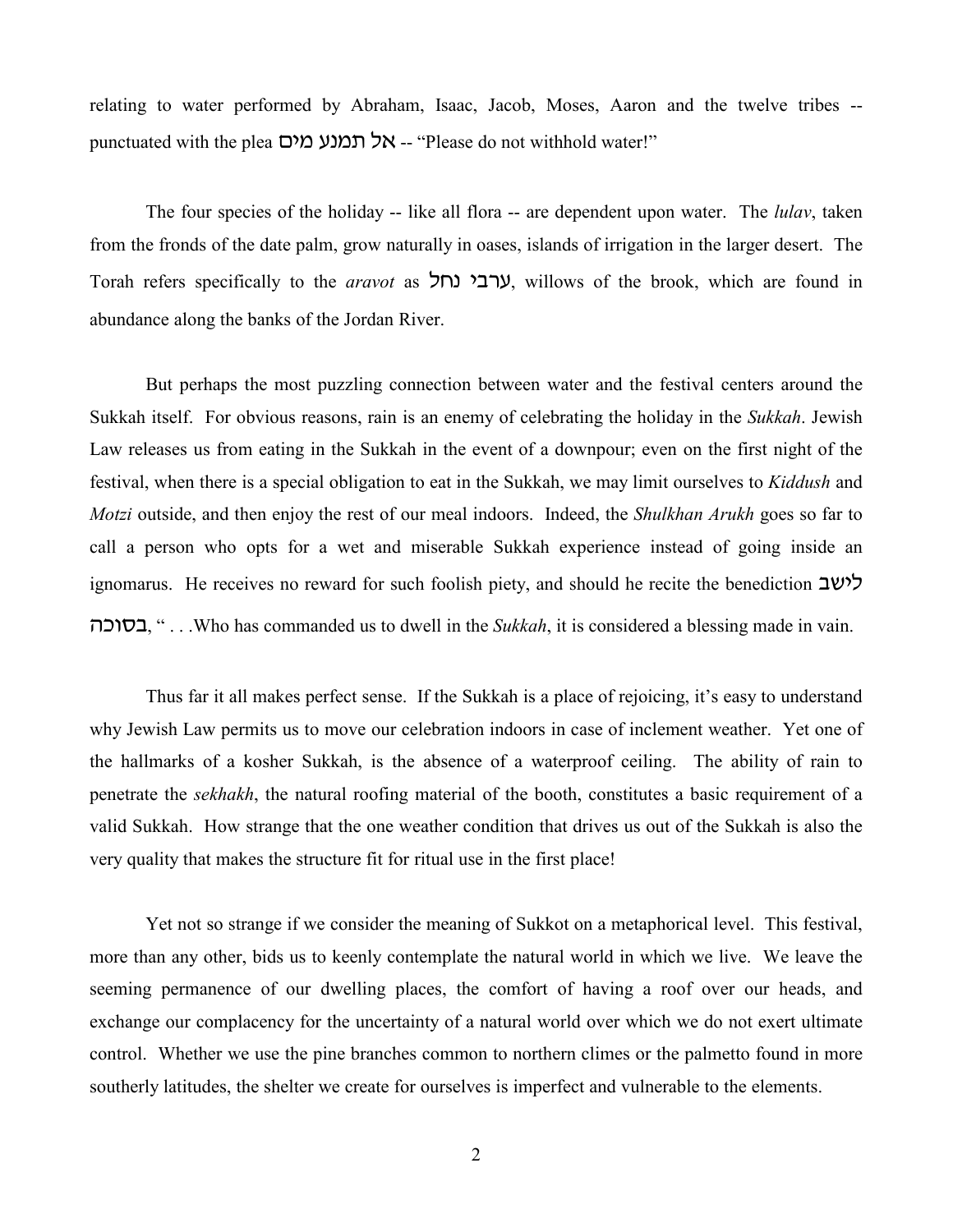We often think Tu b'Shevat the quintessential celebration of Jewish environmentalism. Yet it is Sukkot that builds into its very fabric the folly of falling prey to our own hubris. On a holiday so focused on water, sitting in a booth so susceptible to rain, it is certainly appropriate to consider the religious value of a substance so basic to human life.

Judaism is wet all over. Every day of the year we include a reference to rain or dew in the *Amidah* prayer. We know the role that water played for our ancestors, individually and collectively. Abraham and the Philistine king Abimelekh fight over access to wells; Eliezer discovers a wife for Isaac at a well, Jacob and Moses also meet their spouses at local watering holes. Our ancestors pass through *Yam Suf*, the Sea of Reeds and leave bondage behind. During their sojourn desert, the dearth of water leads, at times, to conflict and even collision between the people, Moses and God. In order to be ritually fit, a *mikveh* must contain a certain proportion of naturally collected water. Not surprisingly, Torah is often called ויים חיים -- a source of living water.

There are few resources more basic to life than water, yet there are few substances we take more for granted. Perhaps if more of us moved out of the complacency in which we ordinarily dwell, and took time to live in the Sukkah of environmental reality, we might realize the magnitude of the danger we are facing.

A little more than a week ago, the *New York Times* ran a series of articles on the daunting challenges faced by India. As this Asian nation grows by leaps and bounds, it is facing enormous water shortages as demand far exceeds supply. Meanwhile, water pollution in India has reached epic proportion. Consider the Yamuna River, which passes through the metropolis of New Delhi and its 16 million residents. Nearly half of the city's residents remain unconnected to a modern sewer system. Each day, 950 million gallons of human detritus are dumped in the Yamuna each day, and by the time the river leaves city limits, it is a noxious black color, with methane bubbles gurgling to the surface and raw sewage floating on top. It is hardly surprising that the bacterial limit of the water is 100,000 times the limit deemed safe for bathing, let alone drinking. Yet downstream from New Delhi, bathe and drink from the Yamuna they do.

Ah, well, that sort of thing only happens in India and China, surely we're immune from such environmental horrors. Or not. According to its National Water Quality Inventory Report, the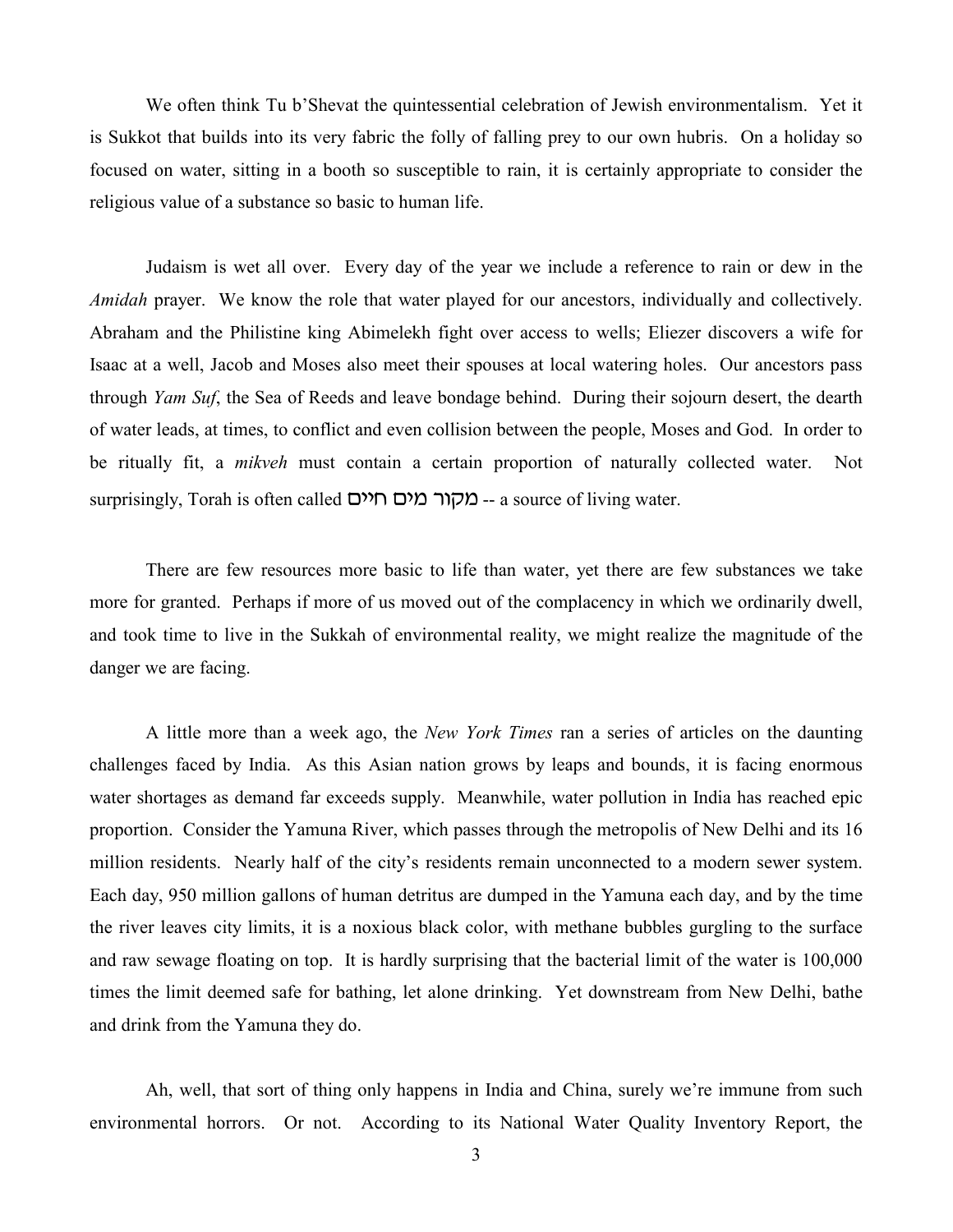Environmental Protection Agency noted that 39% of America's streams and rivers have been impaired by pollution or habit degradation; another 8% are imminently threatened. Would you eat fish from the St. John's River? How about the sickening algae blooms that periodically blight the water that defines us as "River City," a result in large measure of fertilizer run-off from our city's well-manicured lawns. Yes, our water is safe . . . but stay away from fresh spinach -- it might have been irrigated with water contaminated with e-coli from cattle farms. Of course our water is safe . . . but the State Department of Health in Florida has a 24-page advisory regarding the safe limits of consumption for virtually every species of fresh and saltwater fish. Red Snapper isn't bad, you can eat two portion a week without fear. If you're planning to get pregnant or are a child, no more than one serving of Yellowfin tuna per month, one serving of grouper month, and no more than one portion of Bluefish per month. If you're a lover of King Mackerel, well, regardless of who you are, the health department advises we not eat any . . . period.

But of course water pollution is only part of the issue. The inconvenient truth of climate change has caused a surfeit of water in some places, an absolute dearth of it in others. In one corner of the world drought cripples Zambia, in another water covers New Orleans. Yes, there are scientists who tell us that the melting of the polar ice caps mean nothing, or that greenhouse gases are irrelevant to global warming. Of course, there were scientists who once told us that DDT was the next best thing to sliced bread, and other researchers who reassured us that lung cancer had nothing to do with smoking. Increasingly, science -- non-partisan, objective and verifiable -- has meticulously documented the negative human impact on our climate . . . yet many continue to hem-and-haw, equivocate and debate. We are tempted to wait and see what happens, and if the quality of life on earth is irreparably damaged for our grandchildren, I know that we'll apologize to them profusely.

Yet America steadfastly refuses to leave the false security of its house and dwell for a little while in the fragile ecosystem of the Sukkah. The city may tell me not to water my lawn or to do so only at certain times of day, but Goshdarnit, we're Americans and this is a free country. A few courageously, if quietly, suggest that given concerns about global warming -- not to mention dependence on foreign oil from warm and fuzzy countries such as Saudi Arabia and Venezuala - maybe we should go easy on buying Hummers, but we know our rights . . .